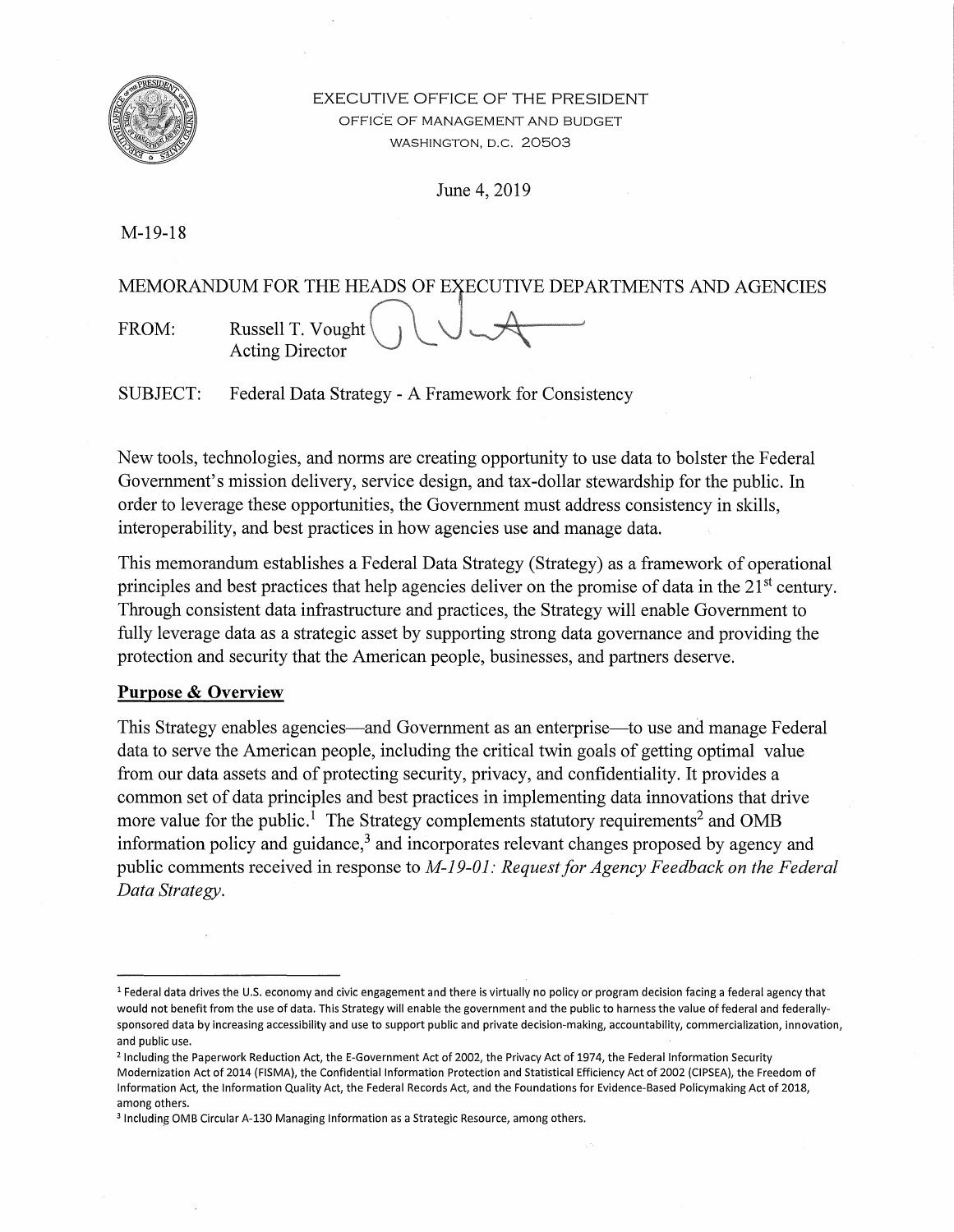The Strategy is comprised of three components to guide Federal data management and use:

- Mission Statement: The mission statement articulates the intent and core purpose of the Strategy.
- **Principles:** The principles serve as motivational guidelines in the areas of *Ethical Governance, Conscious Design,* and *Learning Culture.* They include concepts from existing frameworks, such as protecting personally identifiable information, managing information as an asset, carrying out fundamental responsibilities of a Federal statistical agency, and building Federal evidence.
- **Practices:** The practices guide agencies in leveraging the value of data by *Building a Culture that Values Data and Promotes Public Use; Governing, Managing, and Protecting Data;* and *Promoting Efficient and Appropriate Data Use.*

#### **Mission Statement**

The mission of the Federal Data Strategy is to leverage the full value of Federal data for mission, service, and the public good by guiding the Federal Government in practicing ethical governance, conscious design, and a learning culture.

### **Principles**

The principles are organized in three categories that reflect core concepts carried throughout the Strategy and should inform agencies in developing and executing all aspects of the data lifecycle. The following principles are intended to guide federal and federally-sponsored data management activities, be they programmatic, statistical, or mission-support.

## *Etltical Governance*

- 1. **Uphold .Ethics:** Monitor and assess the implications of federal data practices for the public. Design checks and balances to protect and serve the public good.
- 2. **Exercise Responsibility:** Practice effective data stewardship and governance. Employ sound data security practices, protect individual privacy, maintain promised confidentiality, and ensure appropriate access and use.
- 3. **Promote Transparency:** Articulate the purposes and uses offederal data to engender public trust. Comprehensively document processes and products to inform data providers and users.

### *Conscious Design*

- 4. **Ensure. Relevance:** Protect the quality and integrity ofthe data. Validate that data are appropriate, accurate, objective, accessible, useful, understandable, and timely.
- 5. **Harness Existing Data:** Identify data needs to inform priority research and policy questions; reuse data if possible and acquire additional data if needed.
- 6. **Anticipate Future Uses:** Create data framework thoughtfully, considering fitness for use by others; plan for reuse and build in interoperability from the start.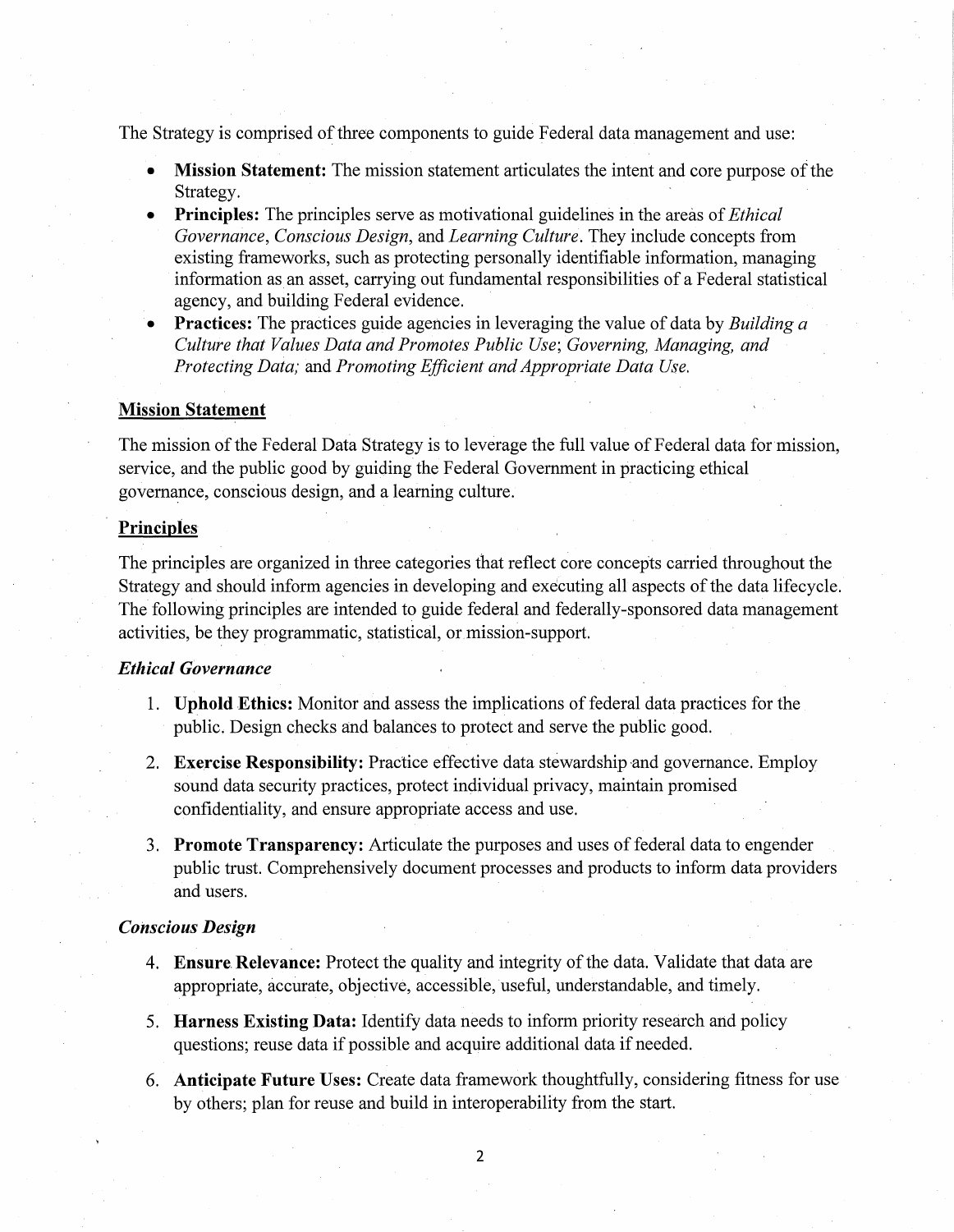7. **Demonstrate Responsiveness:** Improve data collection, analysis, and dissemination with ongoing input from users and stakeholders. The feedback process is cyclical; establish a baseline, gain support, collaborate, and refine continuously .

### . *Learning Culture*

- 8. **Invest in Learning:** Promote a culture of continuous and collaborative learning with and about data through ongoing investment in data infrastructure and human resources ..
- 9. **Develop Data Leaders:** Cultivate data leadership at all levels of the federal workforce by investing in training and development about the value of data for mission, service, and the public good.
- 10. **Practice Accountability:** Assign responsibility, audit data practices, document and learn from results, and make needed changes.

## **Practices**

The practices are organized in three categories that reflect the importance of aligning data management with data usage in order to answer critical Federal Government questions and meet stakeholder needs. By prioritizing data uses, the Federal Government can derive more.value from otherwise unanticipated or secondary uses of data assets, and more strategically execute data management improvements. Specifically, the practice categories are:

- *Building a Culture that Values Data and Promotes Public Use (practices 1-10)*
- *Governing, Managing, and Protecting Data (practices 11-26)*
- *Promoting Efficient and Appropriate Data Use (practices 27-39)*

The importance of protecting individual privacy is integrated and emphasized throughout the Strategy. While the Strategy establishes an overarching framework for data, the practices reflect further consideration of the Fair Information Practice Principles (FIPPs).<sup>4</sup> The FIPPs are a collection of widely accepted principles that agencies should use when evaluating information systems, processes, programs, and activities that affect individual privacy. The FIPPs are not requirements; rather, they are principles that should be applied by each agency according to the agency's particular mission and privacy program requirements. The precise expression of the FIPPs has varied over time and in different contexts. However, the FIPPs retain a consistent set of core principles that are broadly relevant to agencies' information management practices, and hence their concepts have been integrated throughout the practices.

#### *Building a Culture that Values Data and Promotes Public Use*

Practices 1-10 derive value by articulating data uses for agency decision-making and accountability and supporting commercialization, innovation, and public use. To improve data

3

<sup>4</sup> Privacy Act of 1974, 5 U.S.C. § 552a, as amended. The FIPPs are a set of eight principles that are rooted in the tenets ofthe Privacy Act of 1974.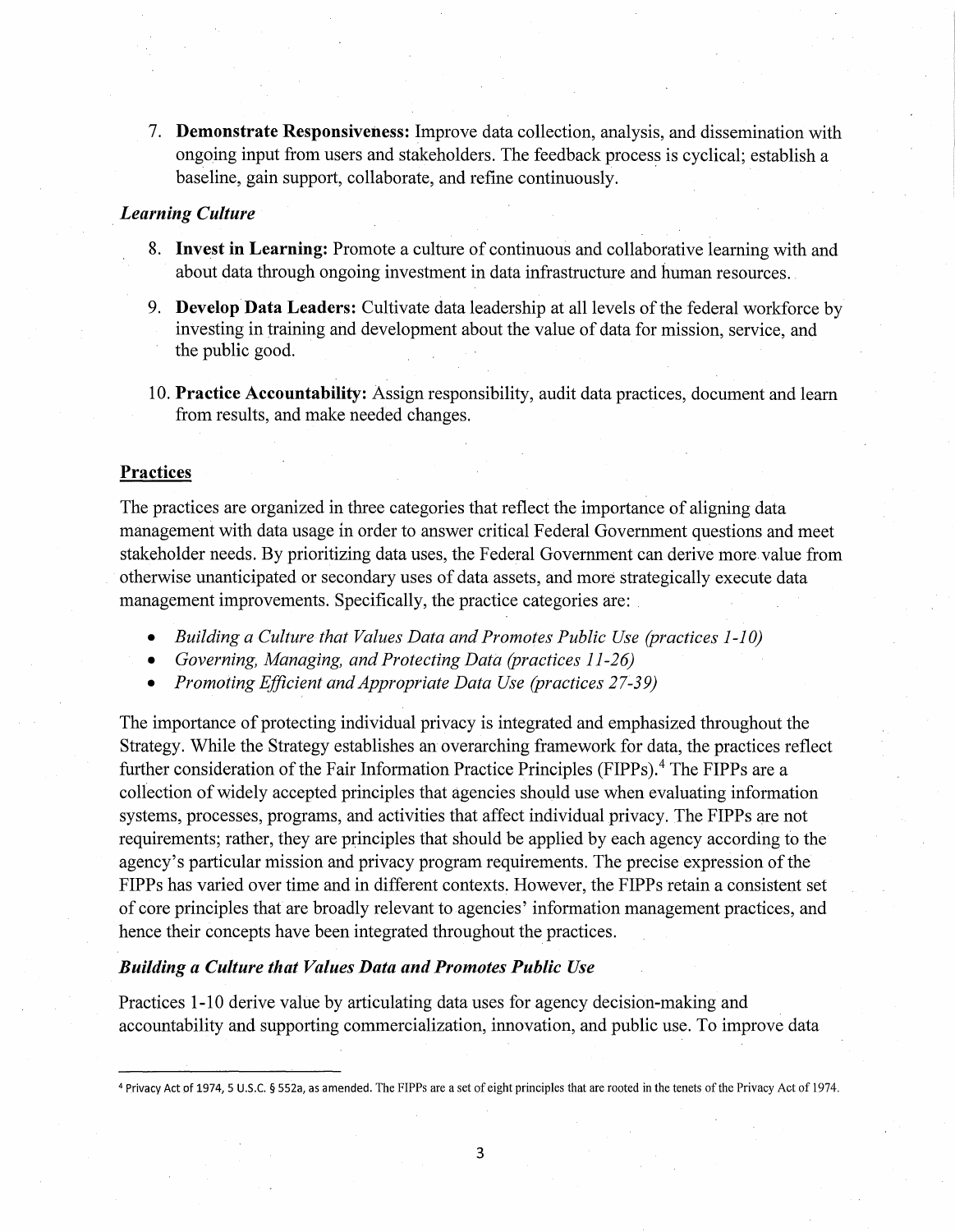management, agencies should consider potential uses of data and the benefits of those uses for answering key agency questions and meeting stakeholder needs. To derive value from these potential uses, agencies need leadership champions, management buy-in, and staff capacity to conduct the data driven decision-making cycle that prioritizes the informative value of data. When using data to answer key questions and address stakeholder needs, agencies should use data sources that are the most fit for the particular purpose. When allocating resources, agencies should prioritize data that identifies problems, informs solutions, and provides transparency for results delivered. Agencies shall:

- 1. **Identify Data Needs to Answer Key Agency Questions:** Use the learning agenda<sup>5</sup> process to identify and prioritize the agency's key questions and the data needed to answer them.
- 2. **Assess and Balance the Needs of Stakeholders:** Identify and engage stakeholders throughout the data lifecycle to identify stakeholder needs and to incorporate stakeholder feedback into government priorities to maximize entrepreneurship, innovation, scientific discovery, economic growth, and the public good.
- 3. **Champion Data Use:** Leaders set an example, incorporating data in decision-making and targeting resources to maximize the value of data for decision-making, accountability, and the public good.
- 4. **Use Data to Guide Decision-Making:** Effectively, routinely, transparently, and appropriately use data in policy, planning, and operations to guide decision-making; share the data and analyses behind those decisions.
- 5. **Prepare to Share:** Assess and proactively address the procedural, regulatory, legal, and cultural barriers to sharing data within and across federal agencies, as well as with external partners.
- 6. **Convey Insights from Data:** Use a range of communication tools and techniques to effectively present insights from data to a broad set of audiences.
- 7. **Use Data to Increase Accountability:** Align operational and regulatory data inputs with performance measures and other outputs to help the public to understand the results of federal investments and to support informed decision-making and rule-making.
- 8. **Monitor and Address Public Perceptions:** Regularly assess and address public confidence in the value, accuracy, objectivity, and privacy protection of federal data to make strategic improvements, advance agency missions, and improve public messages about planned and potential uses of federal data.
- 9. **Connect Data Functions Across Agencies:** Establish communities of practice for common agency data functions (e.g. data management, access, analytics, informatics, and user support) to promote efficiency, collaboration, and coordination.
- 10. **Provide Resources Explicitly to Leverage Data Assets:** Ensure that sufficient human and financial resources are available to support data driven agency decision-making, accountability and the ability to spur commercialization, innovation, and public use.

<sup>&</sup>lt;sup>5</sup> Also known as evidence-building plans, such as in the Foundations for Evidence-based Policymaking Act of 2018.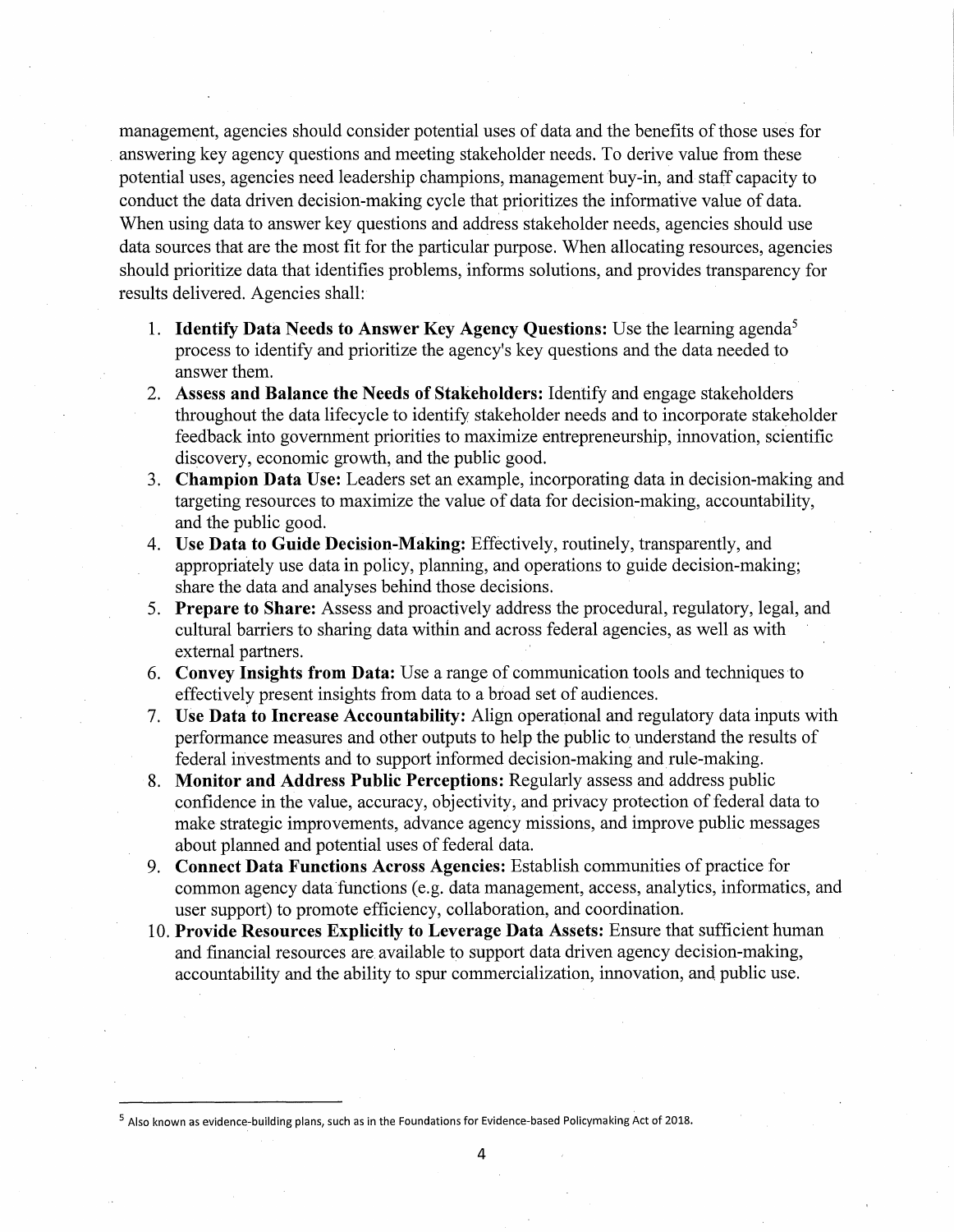### *Governing, Managing, and Protecting Data*

Practices 11-26 derive value from data by bringing leaders with diverse perspectives and expertise together to plan for using the data appropriately and responsibly. A data governance structure helps agencies use data to answer important questions while meeting legal and ethical requirements essential to maintaining public trust, including protecting privacy and ensuring confidentiality. Agency questions and user needs should drive specific governance, management, and data protection priorities. Data governance and management also allow agencies to assess data quality and the agency's capacity to acquire, manage, protect and use data to address mission priorities, as well as to prioritize data investments. A broad spectrum of leaders and skill sets within and across agencies will be key to successful implementation of these practices, and inter-agency collaboration will be essential for consistency across the government. Agencies shall:

- 11. **Prioritize Data Governance:** Ensure there are sufficient authorities, roles, organizational structures, policies, and resources in place to transparently support the management, maintenance; and use of strategic data assets.
- 12. **Govern Data to Protect Confidentiality and Privacy:** Ensure there are sufficient authorities, roles, organizational structures, policies, and resources in place to provide appropriate access to confidential data and to maintain public trust and safeguard privacy.
- 13. **Protect Data Integrity:** Emphasize state-of-the-art data security as part of Information Technology security practices for every system that is refreshed, architected, or replaced to address current and emerging threats; foster innovation and leverage new technologies to maintain protection.
- 14. **Convey Data Authenticity:** Disseminate data sets such that their authenticity is discoverable and verifiable by users throughout the information lifecycle, consistent with open data practices, and encourage appropriate attribution from users.
- 15. **Assess Maturity:** Evaluate the maturity of all aspects of agency data capabilities to inform priorities for strategic resource investment.
- 16. **Inventory Data Assets:** Maintain an inventory of data assets with sufficient completeness, quality, and metadata to facilitate discovery and collaboration in support of answering key agency questions and meeting stakeholder needs.
- 17. **Recognize the Value of Data Assets:** Assign value to data assets based on maturity, key agency questions, stakeholder feedback, and applicable law and regulation to appropriately prioritize and document resource decisions.
- 18. **Manage with a Long View:** Include data investments in annual capital planning processes and associated guidance to ensure appropriated funds are being used efficiently to leverage data as a strategic long-term asset.
- 19. **Maintain Data Documentation:** Store up-to-date and comprehensive data documentation in accessible repositories to facilitate use and document quality, utility, and provenance in support of informing key agency questions and meeting stakeholder needs.
- 20. **Leverage Data Standards:** Adopt or adapt, create as needed, and implement data standards within relevant communities of interest to maximize data quality and facilitate use, access, sharing, and interoperability.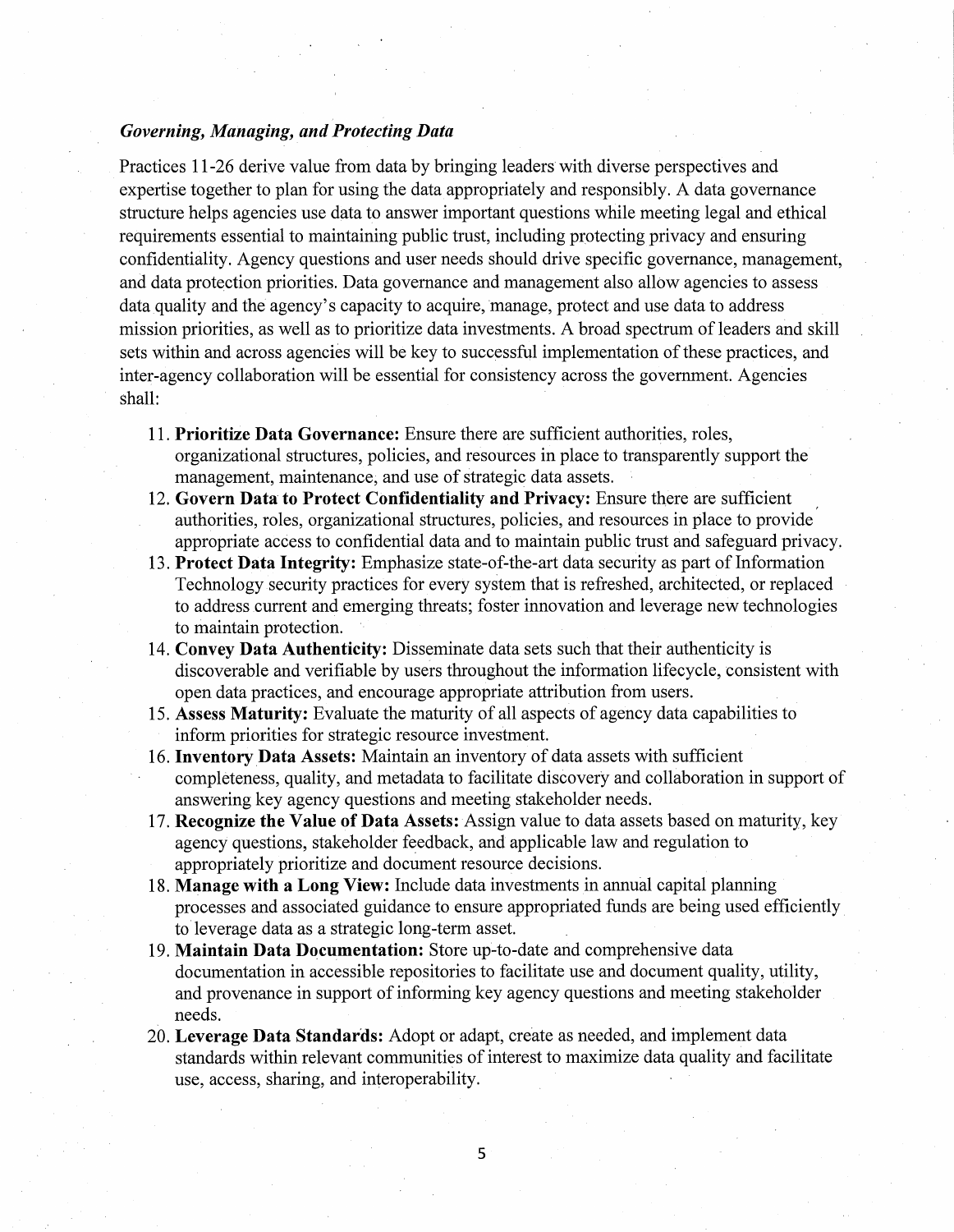- 21. **Align Agreements with Data Management Requirements:** Establish terms and conditions for contracts, grants, cooperative agreements, and other agreements that meet data management requirements for processing, storage, access, transmission, and disposition.
- 22. **Identify Opportunities to Overcome Resource Obstacles:** Coordinate with stakeholders to identify mutually-acceptable cost recovery, shared service, or partnership opportunities to enable data access while conserving available resources to meet user needs.
- 23. **Allow Amendment:** Establish clear.procedures to allow members of the public to access and amend federal data about themselves, as appropriate and in accordance with federal laws, regulations and policies, in order to safeguard privacy, reduce potential harm from inaccurate data, and promote transparency.
- 24. **Enhance Data Preservation:** Preserve federal data in accordance with applicable law, regulation, policy, approved schedules, and mission relevance.
- 25. **Coordinate Federal Data Assets:** Coordinate and share data assets across federal agencies to advance progress on shared and similar objectives, fulfill broader federal information needs; and reduce collection burden.
- 26. **Share Data Between State, Local, and Tribal Governments and Federal Agencies:**  Facilitate data sharing between state, local, and tribal governments and the Federal Government, where.relevant and appropriate and with proper protections, particularly for programs that are federally funded and locally administered, to enable richer analyses for more informed decision-making.

### *Promoting Efficient and Appropriate Data Use*

Practices 27-40 derive value from data by providing access to data resources, promoting appropriate use of data resources, and providing guidance on approaches for data augmentation. Access to data resources includes practices related to sharing data assets, including open data and tiered access to protected data, disclosure review, and interoperability of federal data. Use of data resources includes practices related to data documentation, emerging technologies for protecting confidential data, and federal data expertise. Data augmentation includes practices related to data quality, metadata standards, and secure data linkage. Agency leadership and practitioners within programs will be key to these activities, many of which involve working across agencies and with experts across industry. Agencies shall:

- 27. **Increase Capacity for Data Management and Analysis:** Educate and empower the federal workforce by investing in training, tools, communities, and other opportunities to expand capacity for critical data-related activities such as analysis and evaluation, data management, and privacy protection.
- 28. **Align Quality with Intended Use:** Data likely to inform important public policy or private sector decisions must be of appropriate utility, integrity, and objectivity.
- 29. **Design Data for Use and Re-Use:** Design new data collections with the end uses and users in mind to ensure that data are necessary and of high enough quality to meet planned and future agency and stakeholder needs.
- 30. **Communicate Planned and Potential Uses of Data:** Review data collection procedures to update and improve how planned and future uses of data are communicated, promoting public trust through transparency.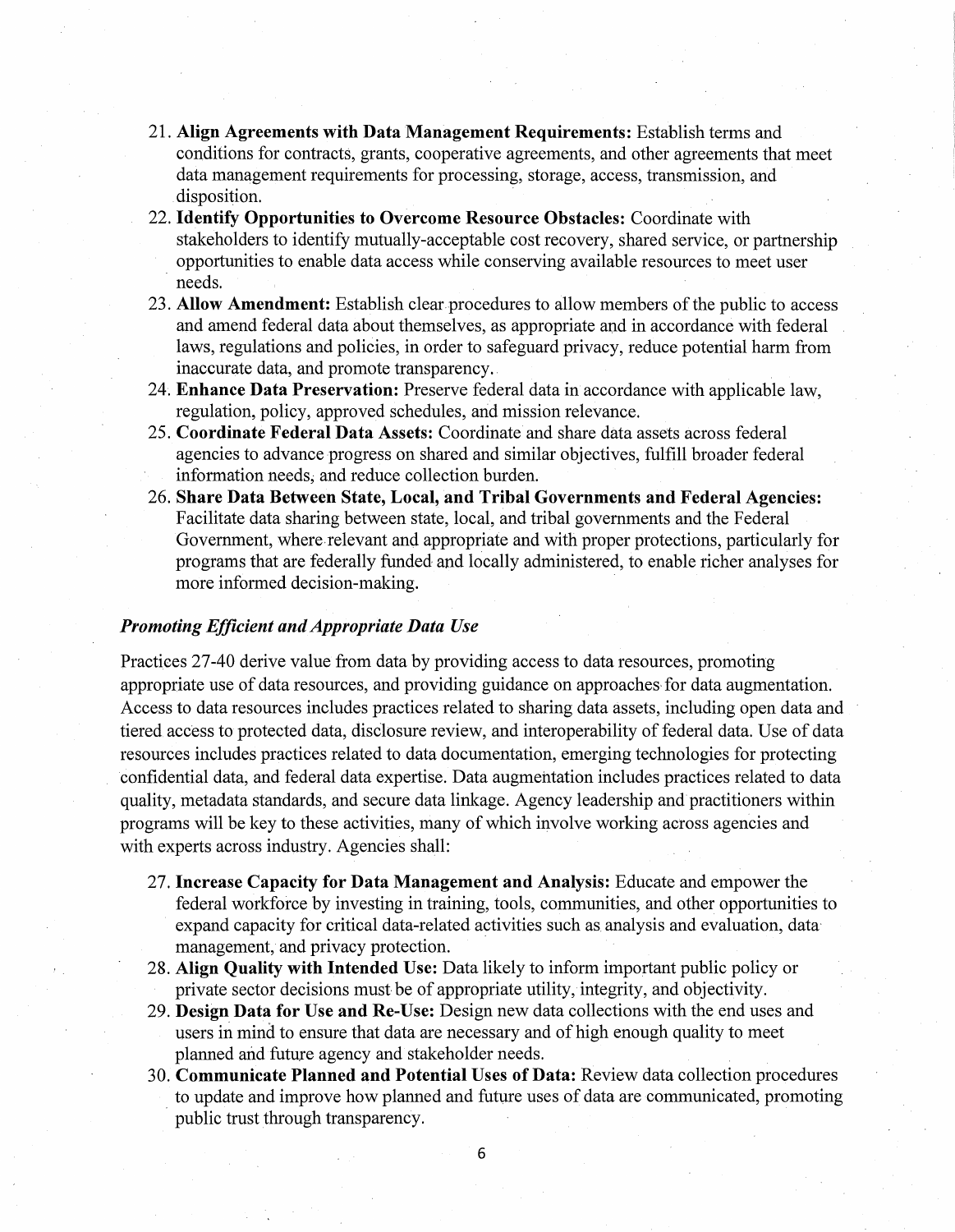- 31. **Explicitly Communicate Allowable Use:** Regularly employ descriptive metadata that provides clarity about access and use restrictions for federal data, explicitly recognizes and safeguards applicable intellectual property rights, conveys attribution as needed, and optimizes potential. value to stakeholders to maximize appropriate legal use.
- 32. **Harness Safe Data Linkage:** Test, review, and deploy data linkage and analysis tools that use secure and privacy-protective technologies to address key agency questions and meet stakeholder needs while protecting privacy.
- 33. **Promote Wide Access:** Promote equitable and appropriate access to data in open, machine-readable form and through multiple mechanisms, including through both federal and non-federal providers, to meet stakeholder needs while protecting privacy, confidentiality, and proprietary interests.
- 34. **Diversify Data Access Methods:** Invest in the creation and usability of multiple tiers of access to make data as accessible as possible while minimizing privacy risk and protecting confidentiality.
- 35. **Review Data Releases for Disclosure Risk:** Review federal data releases to the public to assess and minimize the risk of re-identification, consistent with applicable laws and policies, and publish reviews to promote transparency and public trust.
- 36. **Leverage Partnerships:** Create and sustain partnerships that facilitate innovation with commercial, academic, and other partners to advance agency mission and maximize economic opportunities, intellectual value, and the public good.
- 37. **Leverage Buying Power:** Monitor needs and systematically leverage buying power for private-sector data assets, services, and infrastructure to promote efficiency and reduce federal costs.
- 38. **Leverage Collaborative Computing Platforms:** Periodically review and optimize the use of modern collaborative computing platforms to minimize costs, improve performance, and increase use.
- 39. **Support Federal Stakeholders:** Engage with relevant agencies to share expert · knowledge of data assets, promote wider use, improve usability and quality, and meet mission goals.
- 40. **Support Non-Federal Stakeholders:** Engage with industry, academic, and other nonfederal users of data to share expert knowledge of data assets, promote wider use, improve usability and quality, and advance innovation and commercialization.

#### **Agency Requirements, Resources, and Points of Contact**

Agencies shall implement the Strategy by adhering to the requirements of annual governmentwide Action Plans (hereinafter "Action Plans"). Action Plans will identify and prioritize practice-related steps for a given year, along with target timeframes and responsible entities. This approach allows for continuous innovation with focused, measured progress, along with opportunities to improve and adapt plans for future actions. In addition to Action Plans, 0MB may assess agency progress in implementing the Strategy through any of its existing oversight and coordination mechanisms.<sup>6</sup>

7

<sup>6</sup> Including, but not limited to: *Capital Planning Guidance, the President's Management Agenda Cross-Agency Priority Goals and Strategic*  .*Reviews, the President's Budget development process, review ofinformation collection requests under the Paperwork Reduction Act,* and *review ofSystems of Records Notices under the Privacy Act.*